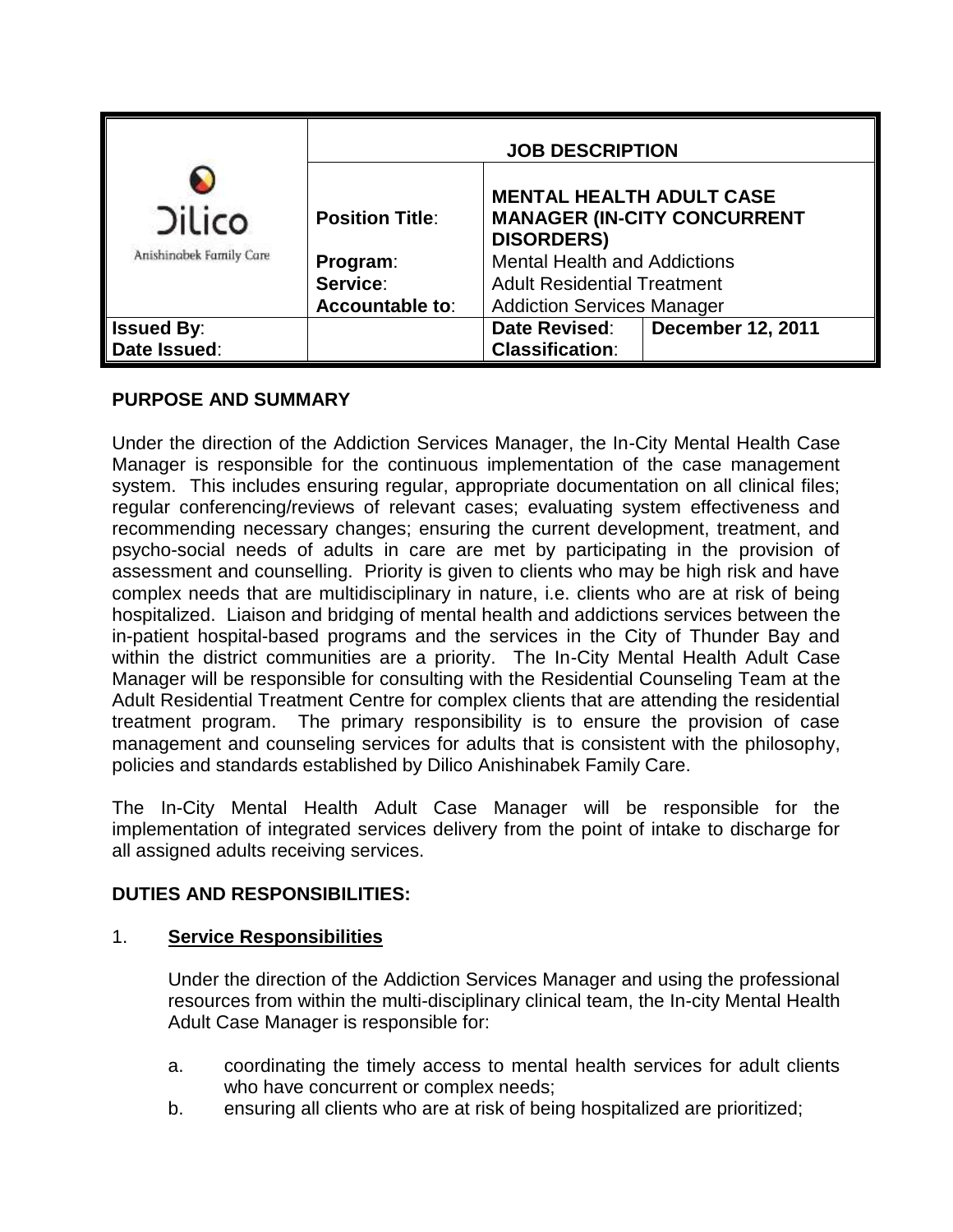- c. coordinating the provision of counselling services to adults in care including consultation, family assessments, therapy and follow-up for all clients relevant to the service in accordance with agency's mandate, policies and procedures;
- d. ensuring the continuous implementation of the case management system and ensuring regular, appropriate documentation and written reports on all clinical files in keeping with the standards and procedures of Dilico Anishinabek Family Care;
- e. providing a "bridge" which links both service systems, supports improved access to service and facilitates coordinated plans of care;
- f. assisting and working with clients to navigate the addictions and mental health system, i.e. accessing housing, income supports, and where needed, long-term case management and or treatment;
- g. ensuring the ongoing case management of adults with a serious mental illness; the case management will include the provision of psychiatric consultation services;
- h. ensuring the development of comprehensive and appropriate recommendations regarding counselling are provided in the initial assessment;
- i. monitoring and evaluating service delivery and counselling progress of adults accepted for service;
- j. providing intensive case management and counselling to adult clients accepted for service;
- k. from the point of admission to discharge, providing on-going input and feedback of possible interventions with respect to quality and relevance, for assigned adults;
- l. ensuring the necessary frequency of treatment reviews occurs in accordance with Mental Health Act Standards, and the standards of accreditation;
- m. completing certification in the MOHLTC required Standardized Assessment Tools;
- n. administering Ministry required standardized mental health and addictions assessments;
- o. ensuring the necessary collaboration, when requested to do so, with Bands and Anishinabek communities occurs in accordance with the Mental Health Act;
- p. ensuring the necessary collaboration with community resources and advocacy occurs with or on behalf of assigned adults;
- q. participating in crisis management situations as may be assigned by the Adult Residential Treatment Services Manager;
- r. participating constructively and appropriately in short and long-term planning for the adults in Mental Health Services;
- s. providing consultation services and linkages for adult clients from the District and accessing resources in the City of Thunder Bay;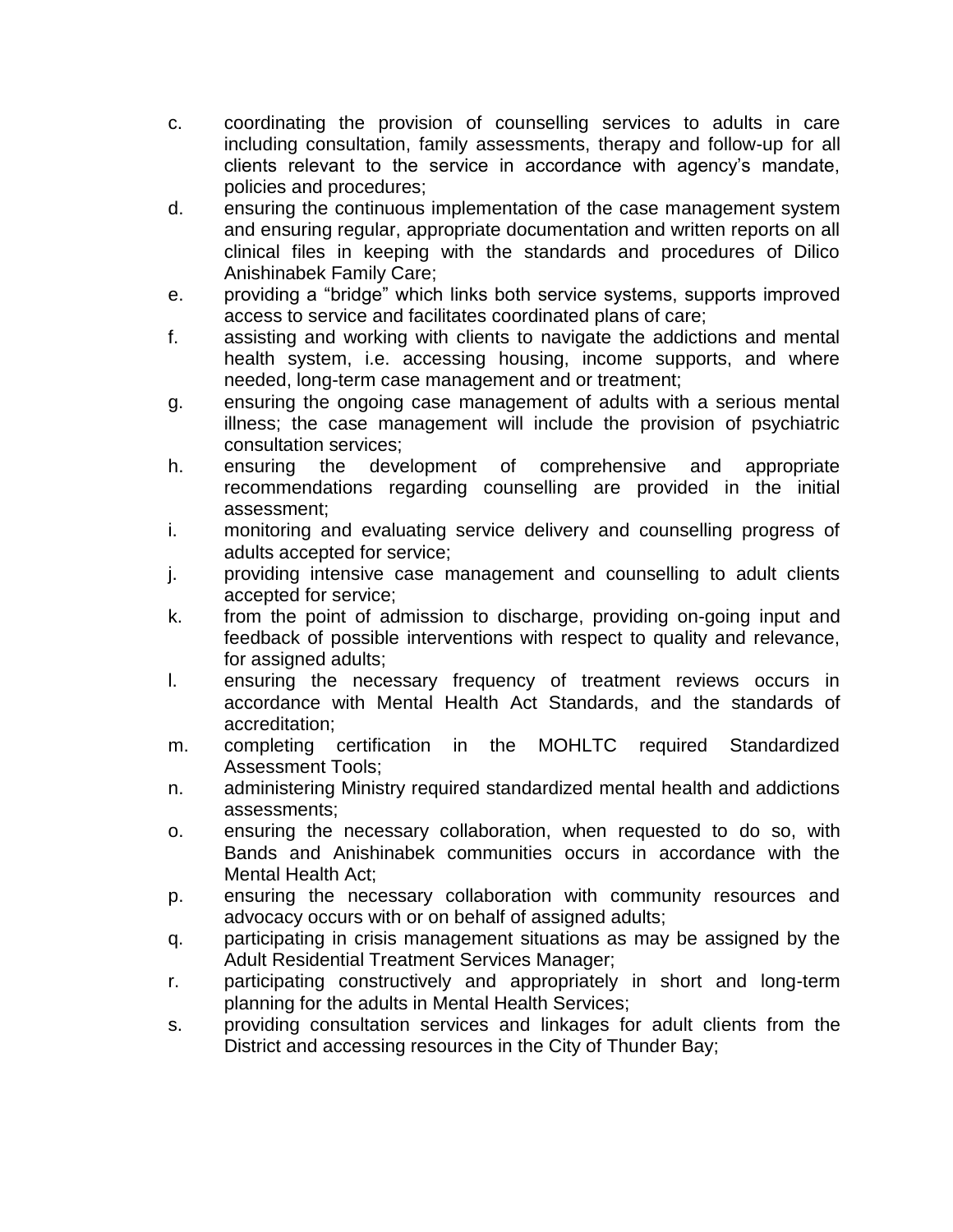- t. collaborating with First Nation Bands and communities and related agencies in the provision of services to Anishinabek adults when requested to do so;
- u. conducting good public relations;
- v. participating constructively in evaluating Mental Health and Addictions Services system effectiveness and recommending necessary changes to the Addictions Services Manger.

# 2. **Organizational Responsibilities**

As a representative of Dilico, the Employee is responsible for:

- a. reflecting and interpreting the Agency Vision, Mission and Core Values in his/her own work with enthusiasm and commitment;
- b. acting in accordance with relevant legislation and Agency Policies, Standards and Procedures;
- c. proposing changes within Dilico that would improve the quality of service to Anishinabek children, families and communities;
- d. developing and maintaining respectful, cooperative working relationships to contribute to the integrated, seamless delivery of services to Anishinabek children, families and communities;
- e. understanding his/her role and responsibility in maintaining a safe workplace and reducing workplace injuries;
- f. applying Anishinabek culture, values, traditions and teachings into programming where possible;
- g. ensuring accuracy, confidentiality and safekeeping of agency records;
- h. participating constructively in the supervision process with the immediate Manager.

# **QUALIFICATIONS:**

### 1. **Education**

A minimum requirement of an HBSW or related degree complemented by significant experience and demonstrated skill in related work will be considered. A MSW is Preferred.

### 2. **Work Experience**

- a minimum three (3) years case management experience with adults in the field of addictions and mental health is required;
- extensive experience, training and knowledge of Anishinabek culture and language.

# 3. **Skills/Abilities**

sound knowledge of the Anishinabek culture and the principle issues affecting the mental health of Anishinabek children, families and communities in the City and the District of Thunder Bay;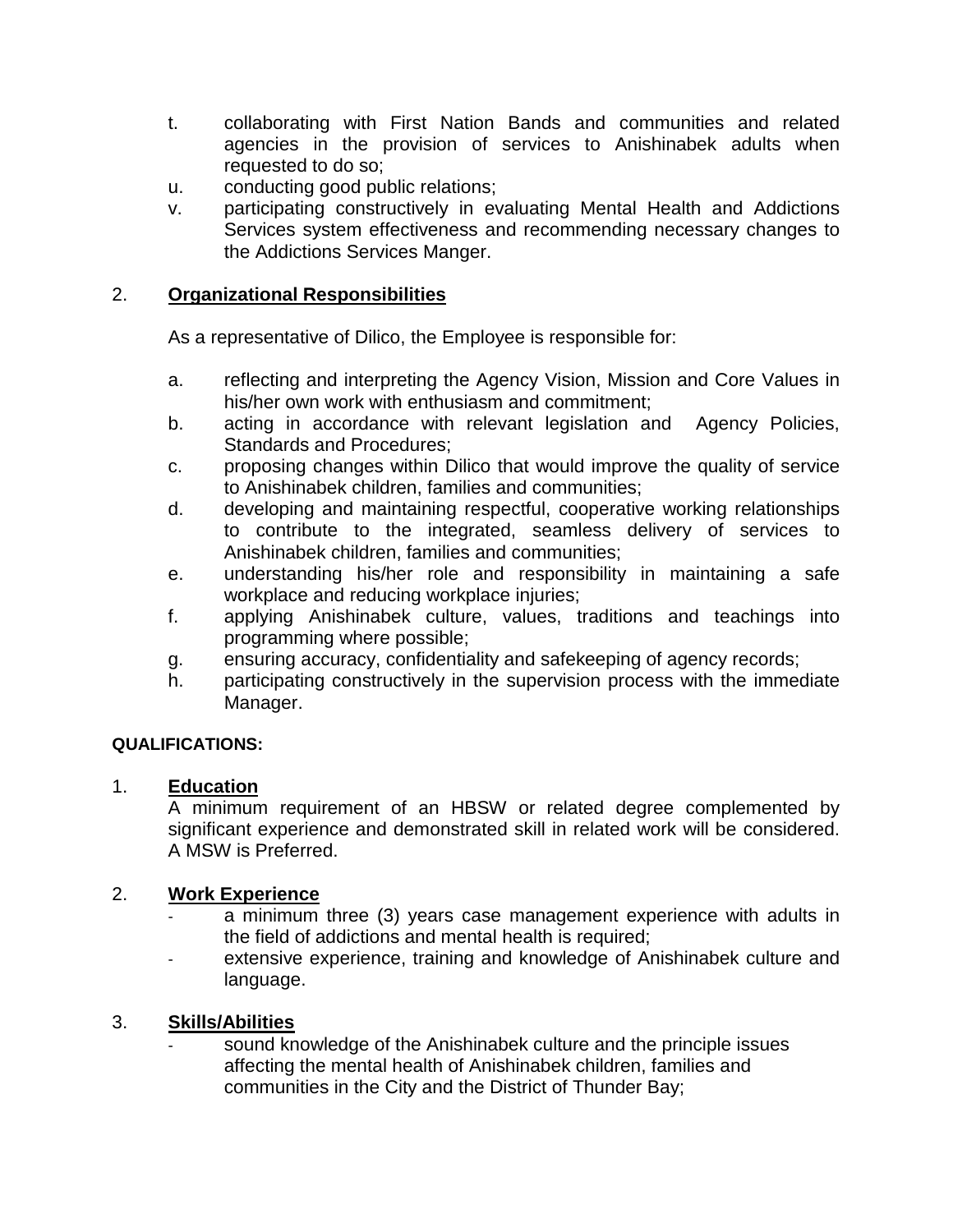- sound knowledge of the positive traditional influences that could promote mental health and wellness of Anishinabek children and families in the District of Thunder Bay. The ability to promote and apply Anishinabek Culture, values, traditions and teachings in the work of the Child and Family Team where appropriate;
- developing and maintaining respectful, cooperative working relationships with Anishinabek children, families, communities and service workers to promote an integrated, seamless delivery of service;
- ability to understand or speak Ojibway or Oji-Cree would be considered an asset.
- a. effective skills related to:
	- written and oral communication;
	- problem-solving;
	- decision making;
	- case management.
- b. the ability to effectively:
	- follow direction, and work with little or no supervision as may be required;
	- work as a member of a team;
	- manage crisis situations with adults;
	- coordinate and evaluate on-going counselling both in terms of staff skills and effectiveness of intervention;
	- work within the policies, procedures and the philosophy of Dilico Anishinabek Family Care;
	- provide case management to clients with serious mental illness;
	- work sensitively with persons with special needs.
- c. a working knowledge of:
	- systems theory as it applies to Anishinabek families, school, community and social service organizations;
	- and understanding of the Mental Health Act;
	- the culture and issues affecting Anishinabek people in and around the district of Thunder Bay
	- Understanding and/or speaking the Ojibway language would be considered an asset.

# **CONDITIONS OF EMPLOYMENT:**

- satisfactory Criminal Records Search;
- a valid Standard First Aid/CPR Certificate is required;
- work flexible hours according to the needs of clients;
- may have some travel to the First Nations communities in and around the District of Thunder Bay;
- work in the homes and locations familiar to families;
- possess a valid Class "G" Driver's License, access to a personal vehicle; carry satisfactory liability insurance;